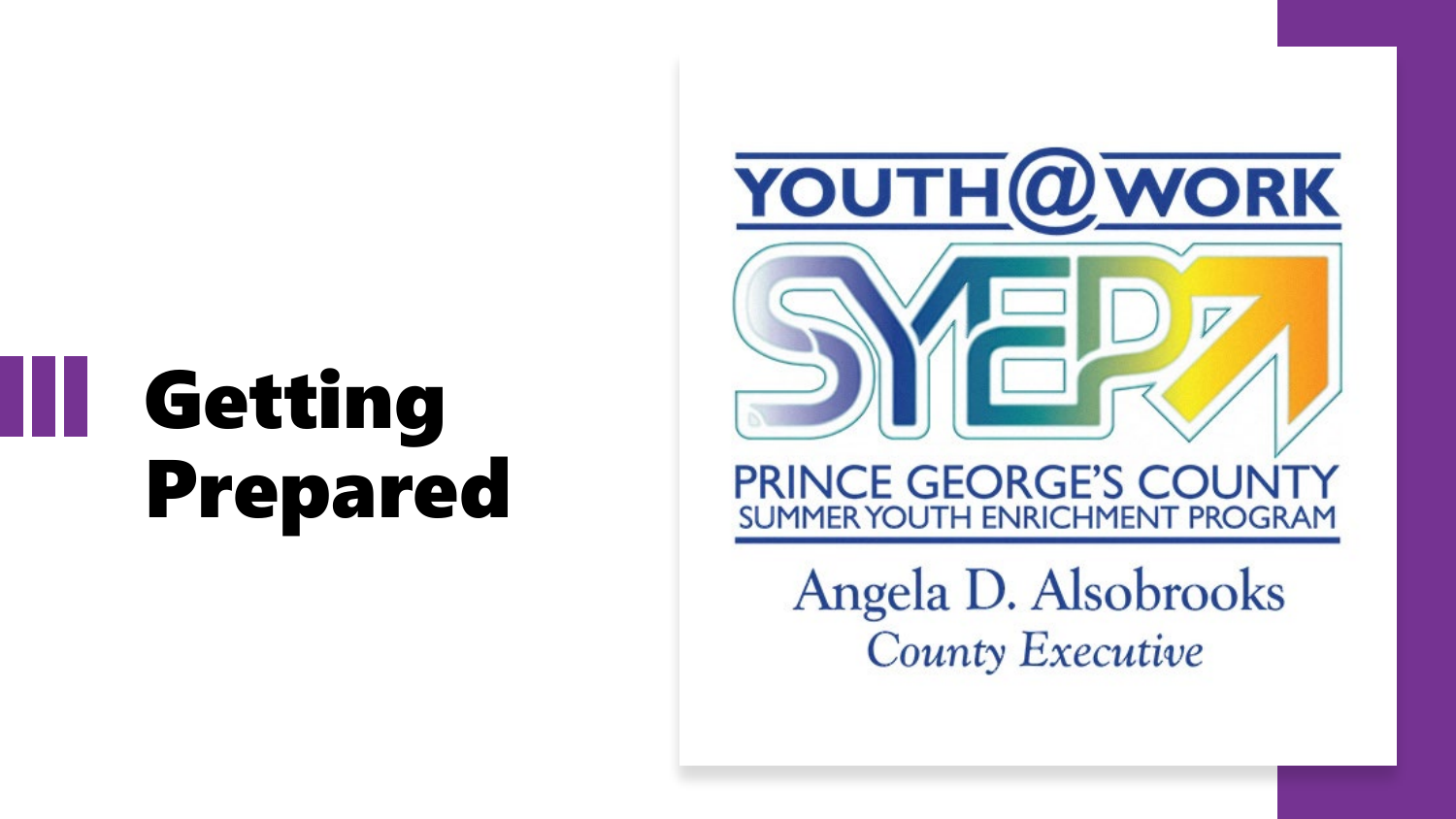### **1. Create A Work-Appropriate Email Address**

- Sign up for a free work-appropriate email address ([Gmail,](http://google.com/mail) [Outlook](https://outlook.live.com/owa/), etc.) that will leave a good impression on employers.
- An email address is the most fundamental form of your online identity, and your goal is to make a good impression.
- Do not use your school email address as many education systems have firewalls and email filters to protect institutions—and you may miss out on important information.

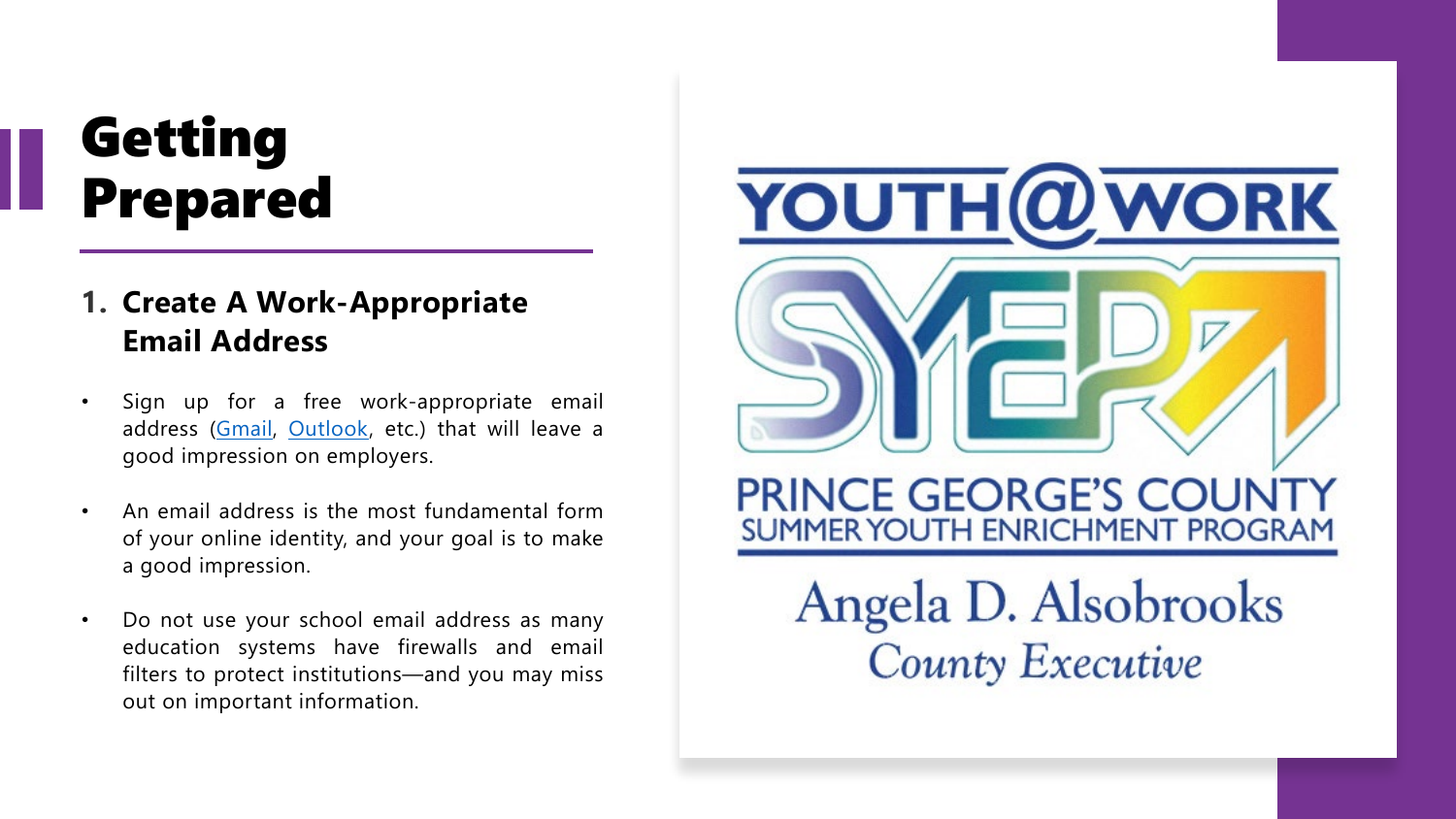### **2. Prepare A Resume & Highlight Your Accomplishments**

Take a look at these resume examples for [teens—and](https://www.indeed.com/career-advice/resumes-cover-letters/resume-examples-for-teens) be sure to include relevant leadership experience that you may have obtained from school, church, or civic duties. All young adults ages 18 to 22 should have a resume.

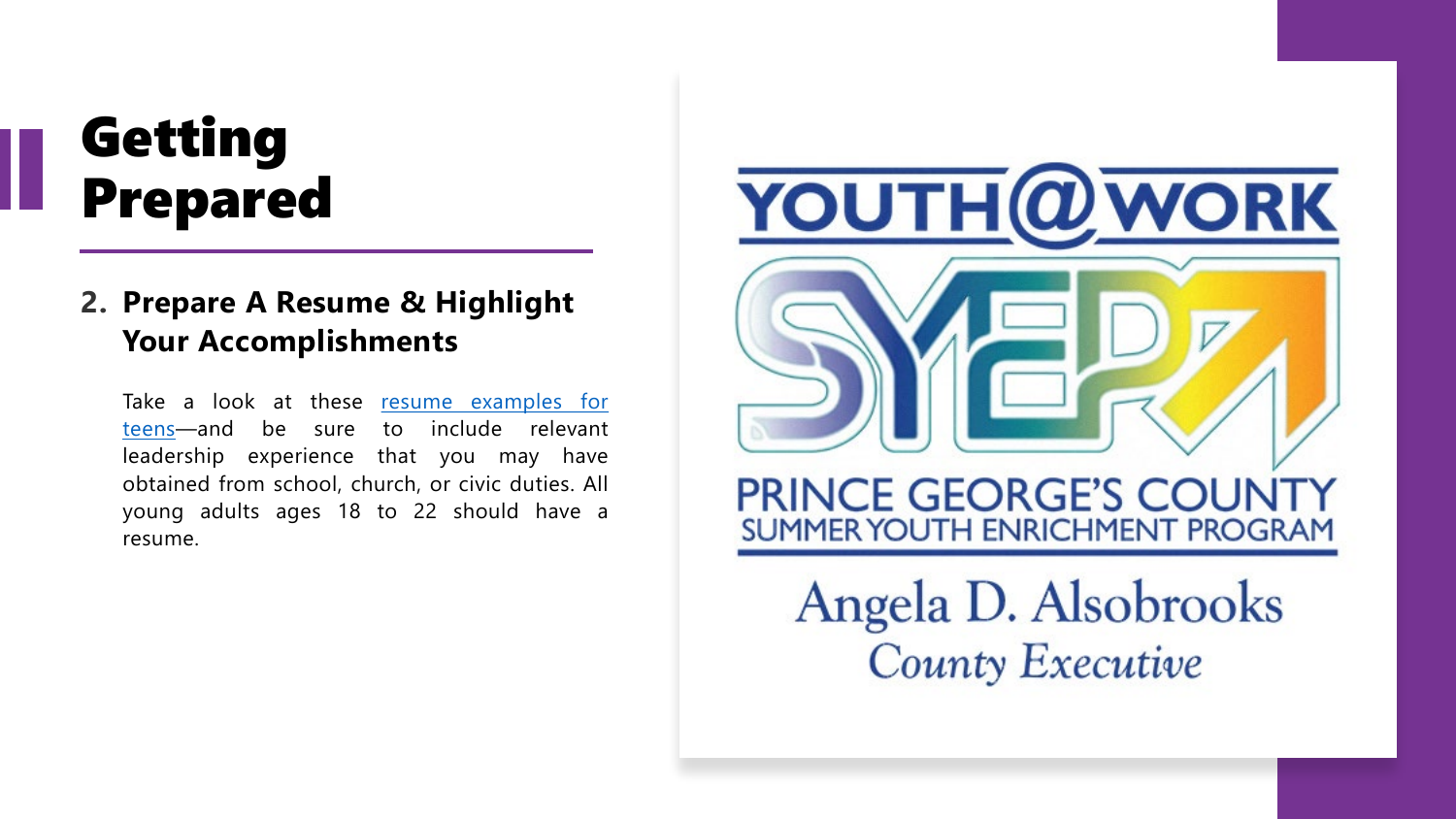#### **3. Gather Your Personal Documents**

These documents should be kept in a safe place where you can access them when completing your application. If you need assistance obtaining any of the documents listed below, click on the associated link to learn how to order a replacement:

- Social [Security](https://www.ssa.gov/myaccount/replacement-card.html) Card
- Photo [Identification](https://mva.maryland.gov/drivers/Pages/md-drivers-license.aspx) Card
- **Birth [Certificate](https://health.maryland.gov/vsa/Pages/birth.aspx)**

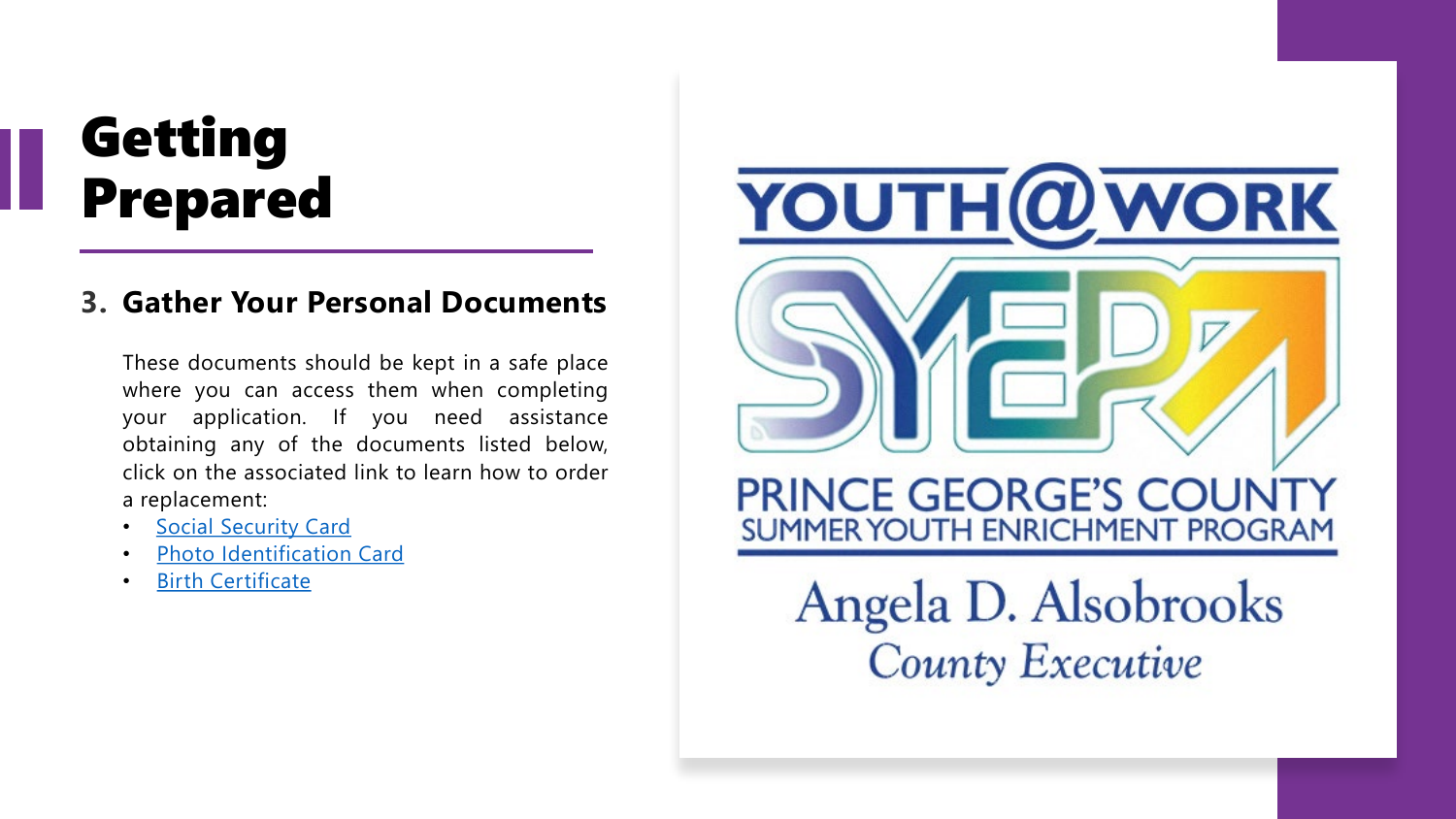#### **4. Open A Bank Account**

You must have a **bank [account](https://www.nerdwallet.com/best/banking/teen-checking-accounts)** to receive your paycheck. Be sure to open an account and have the account information available when you are completing your SYEP orientation materials.

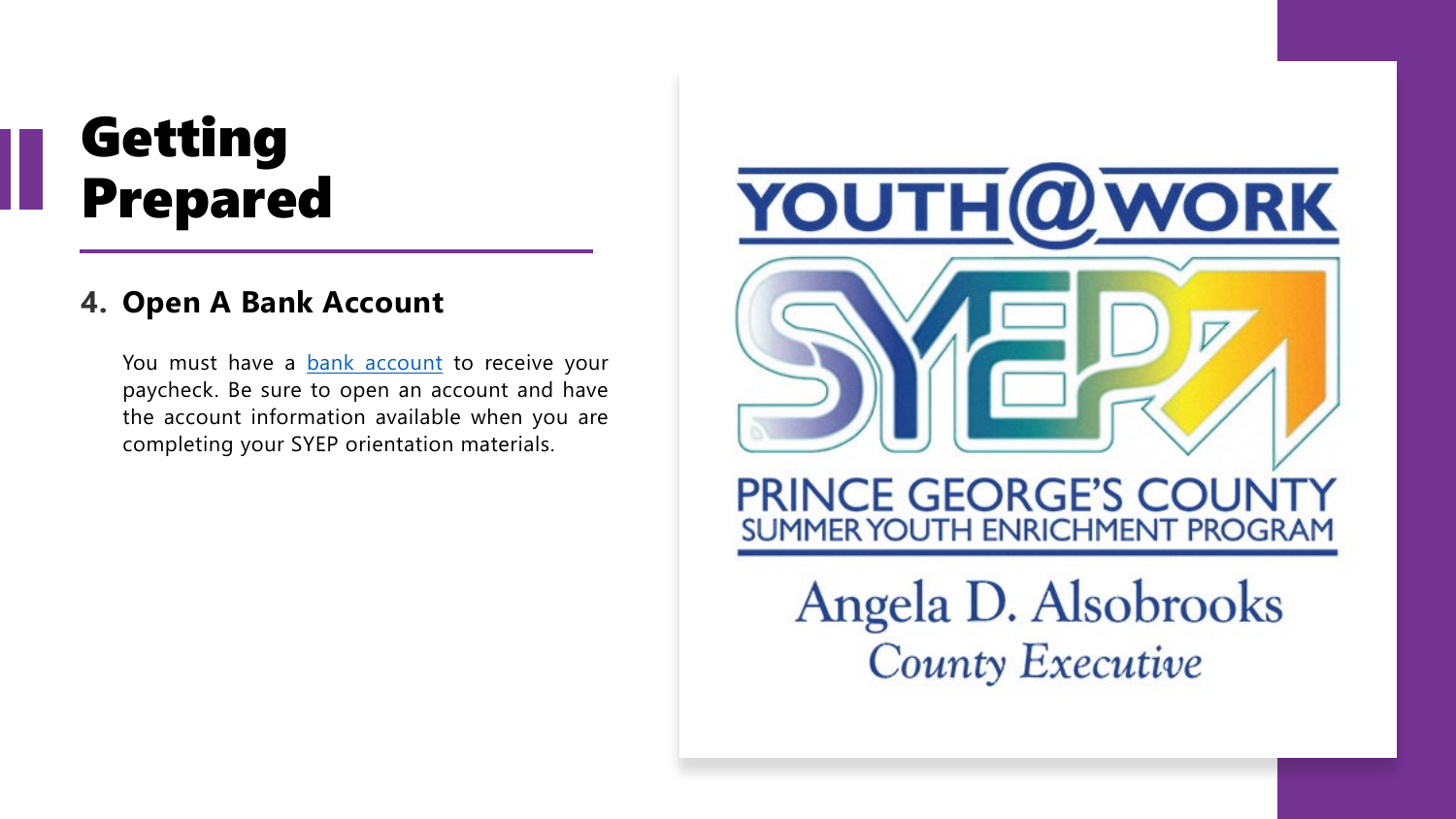### **5. Sign Up for A Job Readiness Class**

There are resources available in our community to help prepare you for your first job. Check out a book from your local library or register for a class.

- **Workforce Development & Continuing** [Education at Prince George's Community](https://www.pgcc.edu/programs-courses/workforce-development-and-continuing-education/) College
- [Employ Prince George's](https://www.employpg.org/)



**County Executive**